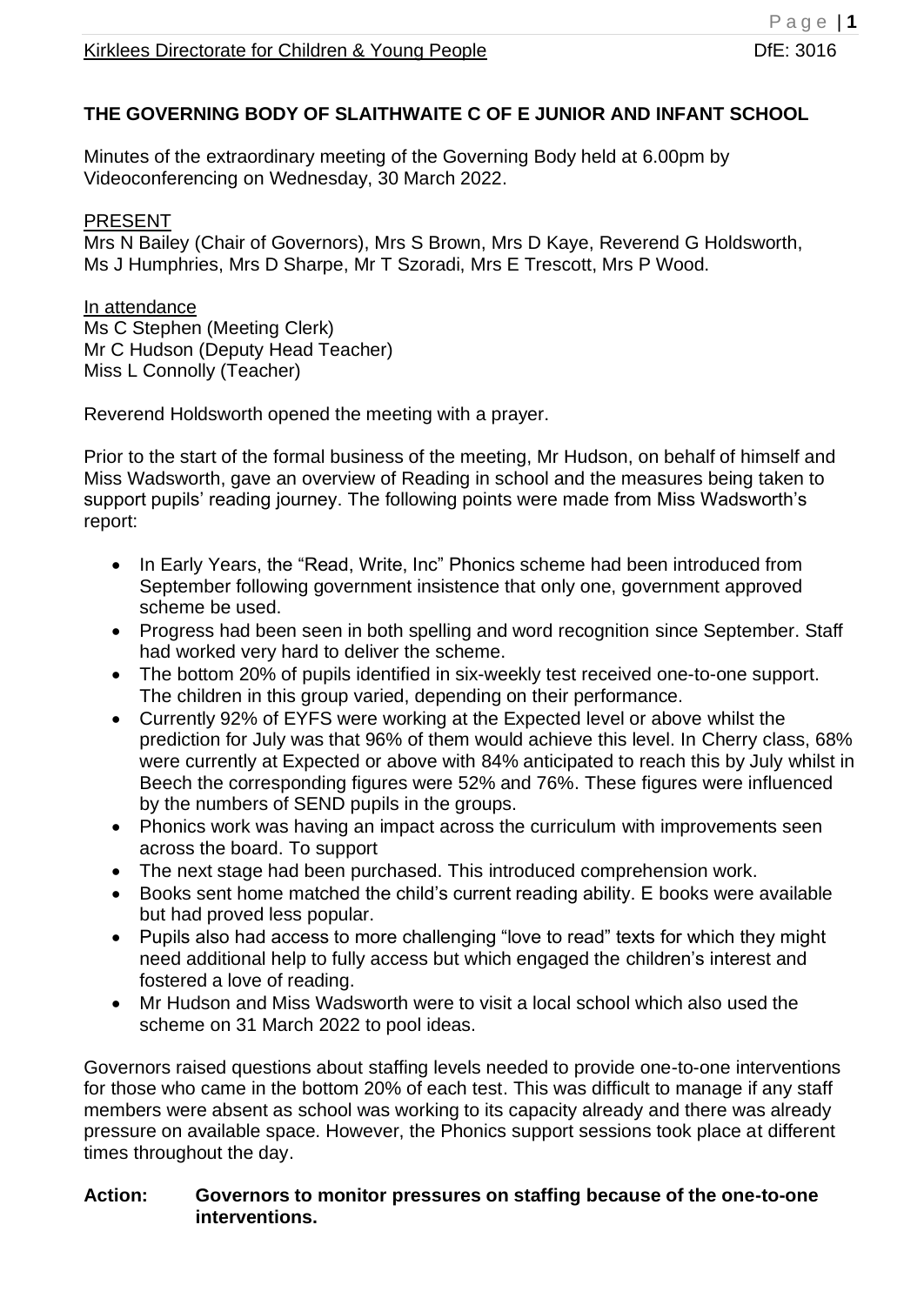- **Q. Were Reading Friends able to come into school to listen to pupils read?**
- A. Volunteers had been in touch and it was hoped that this could begin again after Easter.
- **Q. Were parents informed if their child was receiving a one-to-one intervention?**
- A. Mr Hudson was unsure of current practice in EYFS but this would be raised as a Development Point with Miss Wadsworth.

Governors thanked Miss Wadsworth for her report.

# **Key Stage 2**

In the latest Reading Test, 33% were a little below Age Related Expectations (ARE) whilst 66% were at or above ARE. Of these, 33% were working at Greater Depth.

Some of KS2 followed the Read, Write, Inc scheme whist others had progressed to shared reading which involved written as well as verbal responses. This was enjoyed by the pupils and texts had been carefully chosen to be both interesting and stimulating. These pupils also had individual reading time where they could enjoy texts of various sorts at an appropriate reading level.

The School had decided to produce a separate Reading Policy to reflect the importance placed on the topic. This was being finalised, and then long and medium term planning needed to be reviewed in the light of the policy.

- **Q. Would Reading Ages be made available so parents could give their child reading matter appropriate to their ability level?**
- A. The current test gave only generalised Reading Ages with anyone who scored above 10.6 simply being listed as having done that rather than being given an "exact" age. An alternative scheme might give more detail but the ability to read the word rather than a child's understanding of it was being measured. Teachers would be able to recommend appropriate books as they had a good understanding of a child's current level.

It was hoped that the meeting with Linthwaite Ardron would help school decide on best practice as they had had feedback from Ofsted recently.

Documents detailing what to look for in a Reading "Deep Dive" had been shared with governors.

Governors thanked Mr Hudson for his report and praised the initiative of having a separate Reading Policy.

**Action: Reading to be added as a Standing Item to the agenda of Full Governing Body meetings.** 

### **Action: The Governor with Special Responsibility for English to arrange a visit to school after the Easter holiday.**

Miss Connolly – Carry My Story Project

Miss Connolly explained that school had been partnered with a two form entry school in Heckmondwike to help children understand each other's cultures and background and also to recognise the similarities in their experiences despite their different situations.

"Who Am I?" poems had been composed by pupils from both schools, reflecting on their life experiences and these had been exchanged. It had been interesting to explore the common ground between the pupils.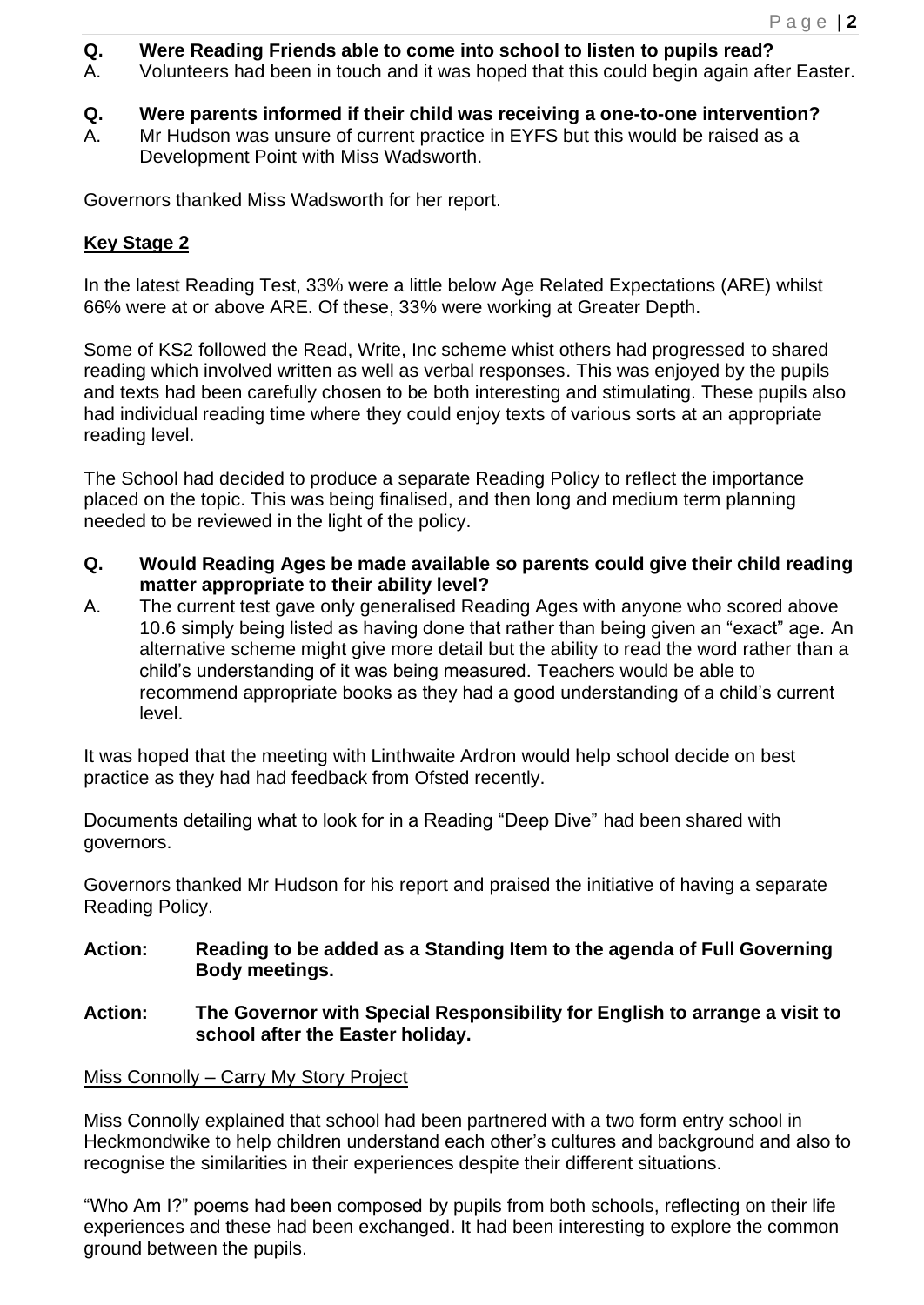Heckmondwike pupils had produced a "Seven Wonders of Heckmondwike" pack and this had been exchanged for a "Best of Slaithwaite" model with Q-codes giving information about highlights of the village.

The way different cultures had been clearly shown and received with mutual respect had been praised by the organisers of the project.

Pupils involved with this project would also be paired with an adult refugee after half term who would share their story with the children. The project would end in the final term with a celebration of the different cultures. Children had enjoyed the work done thus far and it was good to see their experience of the wider world expanding.

Governors thanked Mr Hudson and Miss Connolly for their work and their contribution to tonight's meeting.

| No. | <b>Item</b>                                                                                                                                |                                                              |                         | Action            |
|-----|--------------------------------------------------------------------------------------------------------------------------------------------|--------------------------------------------------------------|-------------------------|-------------------|
| 54. | APOLOGIES FOR ABSENCE, CONSENT AND DECLARATIONS OF<br><b>INTEREST</b><br>Apologies for Absence were received from Mr B McDermott (Consent) |                                                              |                         |                   |
|     |                                                                                                                                            |                                                              |                         |                   |
|     |                                                                                                                                            |                                                              |                         |                   |
|     | and Mrs C Simpson (Consent).                                                                                                               |                                                              |                         |                   |
|     |                                                                                                                                            |                                                              |                         |                   |
|     | There were no Declarations of Interest.                                                                                                    |                                                              |                         |                   |
|     |                                                                                                                                            |                                                              |                         |                   |
| 55. | NOTIFICATION OF ITEMS TO BE BROUGHT UP UNDER ANY                                                                                           |                                                              |                         |                   |
|     | <b>OTHER BUSINESS</b>                                                                                                                      |                                                              |                         |                   |
|     |                                                                                                                                            |                                                              |                         |                   |
|     |                                                                                                                                            | Items notified for discussion under Any Other Business were: |                         |                   |
|     |                                                                                                                                            |                                                              |                         |                   |
|     | <b>PAN</b><br>$\bullet$                                                                                                                    |                                                              |                         |                   |
|     | <b>Mothering Sunday Service</b>                                                                                                            |                                                              |                         |                   |
|     |                                                                                                                                            |                                                              |                         |                   |
| 56. | <b>REPRESENTATION</b>                                                                                                                      |                                                              |                         |                   |
|     |                                                                                                                                            |                                                              |                         | SB to             |
|     | End of Term of Office                                                                                                                      | <b>Category</b>                                              | <b>With Effect From</b> | contact           |
|     | Sara Brown                                                                                                                                 | <b>Foundation PCC</b>                                        | 23.05.22                | the<br>Diocese to |
|     |                                                                                                                                            |                                                              |                         |                   |
|     | Reverend Holdsworth offered his support for Mrs Brown being<br>appointed for a second term as Foundation PCC Governor.                     |                                                              |                         |                   |
|     |                                                                                                                                            |                                                              |                         |                   |
|     |                                                                                                                                            |                                                              |                         | term of<br>office |
|     | <b>Disqualification</b>                                                                                                                    | <b>Category</b>                                              | <b>With Effect From</b> | NB to             |
|     | Mr C West                                                                                                                                  | <b>LA Governor</b>                                           | 10.01.22                | contact           |
|     |                                                                                                                                            |                                                              |                         | SGS to            |
|     | Mr West had missed three consecutive meetings of the Full Governing                                                                        |                                                              |                         | ask about         |
|     | Body had had not responded to efforts to contact him.                                                                                      |                                                              |                         |                   |
|     |                                                                                                                                            |                                                              |                         |                   |
|     | A vacancy for an LA Governor existed. The Clerk advised that an                                                                            | applying to                                                  |                         |                   |
|     | existing member of the Governing Body apply to be appointed as LA                                                                          |                                                              |                         |                   |
|     | Governor as there seemed to be a lack of suitable candidates within the                                                                    |                                                              |                         | LA                |
|     | Authority and vacancies tended to remain open. Mr Szoradi, a parent                                                                        |                                                              |                         |                   |
|     | governor whose term of office was to end in the near future was                                                                            |                                                              |                         |                   |
|     | approached with a view to doing this.                                                                                                      |                                                              |                         |                   |
|     |                                                                                                                                            |                                                              |                         |                   |
|     | <b>Governor Designate</b>                                                                                                                  | <b>Category</b>                                              | With Effect From        |                   |
|     | Mr B McDermott                                                                                                                             | Parent (Designate)                                           | <b>Pending DBS</b>      |                   |
|     |                                                                                                                                            |                                                              |                         |                   |

Mr Hudson and Miss Connolly left the meeting at this point.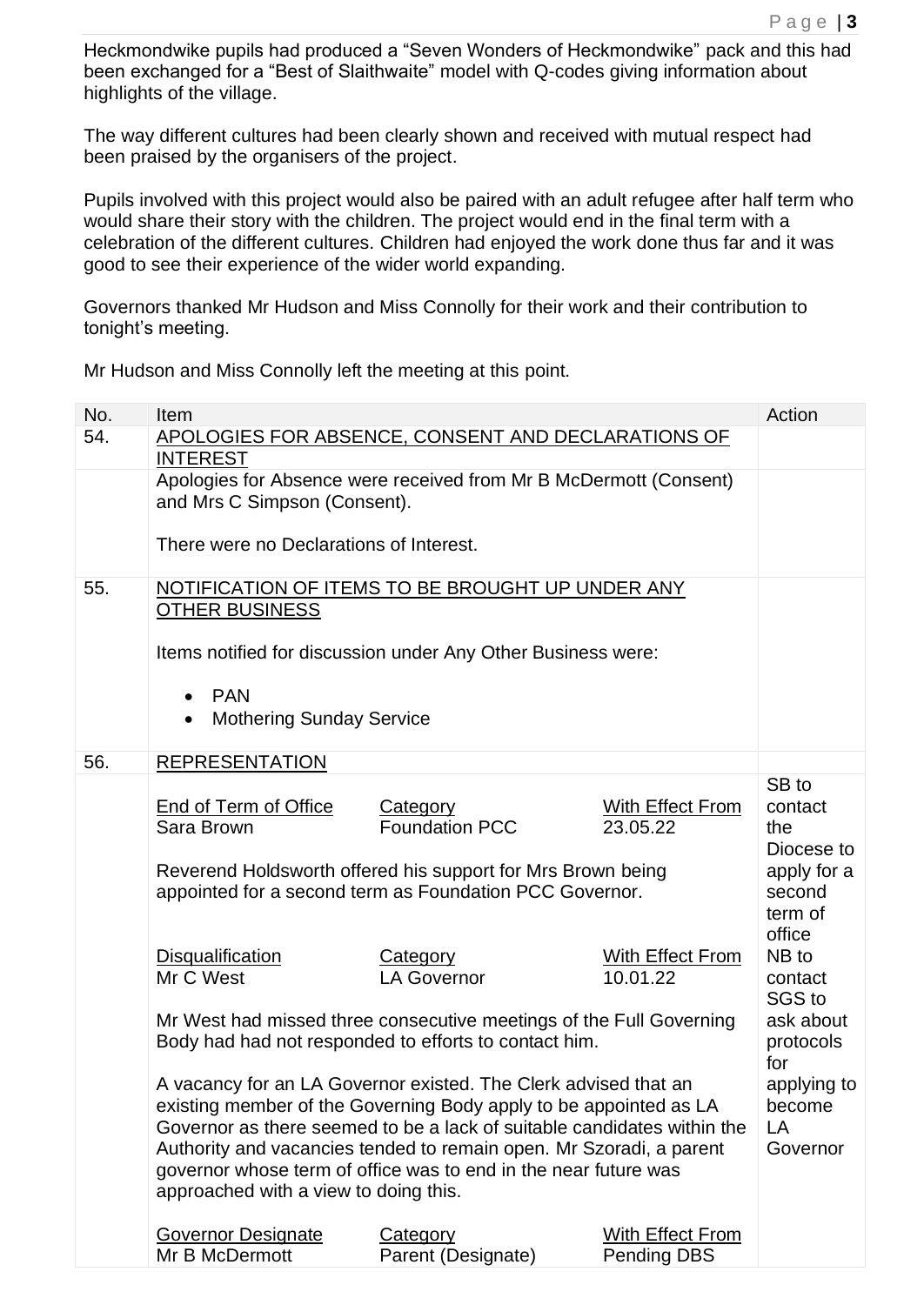|     | <b>Check</b>                                                                                                                                                               |                                                                                                                                                                                                                                                                        |                                                                                                                                                                                                                                                                                                                                                                                                                                                                                                                                                                                                                                                                                                                                                                                                                                                                                                                                                                                                                                                                                                                                                                                                                                                                                                                   |  |
|-----|----------------------------------------------------------------------------------------------------------------------------------------------------------------------------|------------------------------------------------------------------------------------------------------------------------------------------------------------------------------------------------------------------------------------------------------------------------|-------------------------------------------------------------------------------------------------------------------------------------------------------------------------------------------------------------------------------------------------------------------------------------------------------------------------------------------------------------------------------------------------------------------------------------------------------------------------------------------------------------------------------------------------------------------------------------------------------------------------------------------------------------------------------------------------------------------------------------------------------------------------------------------------------------------------------------------------------------------------------------------------------------------------------------------------------------------------------------------------------------------------------------------------------------------------------------------------------------------------------------------------------------------------------------------------------------------------------------------------------------------------------------------------------------------|--|
|     | Appointment<br>Mrs J Humphreys                                                                                                                                             | Category<br>Parent                                                                                                                                                                                                                                                     | With Effect From<br>14.02.22                                                                                                                                                                                                                                                                                                                                                                                                                                                                                                                                                                                                                                                                                                                                                                                                                                                                                                                                                                                                                                                                                                                                                                                                                                                                                      |  |
|     | A vacancy for a Parent Governor was to be advertised in the near<br>future.                                                                                                |                                                                                                                                                                                                                                                                        |                                                                                                                                                                                                                                                                                                                                                                                                                                                                                                                                                                                                                                                                                                                                                                                                                                                                                                                                                                                                                                                                                                                                                                                                                                                                                                                   |  |
| 57. | MINUTES OF THE MEETING HELD ON 10 FEBRUARY 2022                                                                                                                            |                                                                                                                                                                                                                                                                        |                                                                                                                                                                                                                                                                                                                                                                                                                                                                                                                                                                                                                                                                                                                                                                                                                                                                                                                                                                                                                                                                                                                                                                                                                                                                                                                   |  |
|     |                                                                                                                                                                            | be agreed and approved by the Governing Body.                                                                                                                                                                                                                          | <b>RESOLVED:</b> That the Minutes of the Meeting held on 10 February 2022                                                                                                                                                                                                                                                                                                                                                                                                                                                                                                                                                                                                                                                                                                                                                                                                                                                                                                                                                                                                                                                                                                                                                                                                                                         |  |
| 58. |                                                                                                                                                                            |                                                                                                                                                                                                                                                                        | MATTERS ARISING FROM THE MEETING HELD ON 10 FEBRUARY                                                                                                                                                                                                                                                                                                                                                                                                                                                                                                                                                                                                                                                                                                                                                                                                                                                                                                                                                                                                                                                                                                                                                                                                                                                              |  |
|     | 2022<br>There were no Matters Arising.                                                                                                                                     |                                                                                                                                                                                                                                                                        |                                                                                                                                                                                                                                                                                                                                                                                                                                                                                                                                                                                                                                                                                                                                                                                                                                                                                                                                                                                                                                                                                                                                                                                                                                                                                                                   |  |
| 59. | MINUTES OF THE MEETING HELD ON 22 MARCH 2022                                                                                                                               |                                                                                                                                                                                                                                                                        |                                                                                                                                                                                                                                                                                                                                                                                                                                                                                                                                                                                                                                                                                                                                                                                                                                                                                                                                                                                                                                                                                                                                                                                                                                                                                                                   |  |
|     | RESOLVED: That the Minutes of the Meeting held on 22 March 2022<br>be                                                                                                      | agreed and approved by the Governing Body.                                                                                                                                                                                                                             |                                                                                                                                                                                                                                                                                                                                                                                                                                                                                                                                                                                                                                                                                                                                                                                                                                                                                                                                                                                                                                                                                                                                                                                                                                                                                                                   |  |
| 60. | MATTERS ARISING FROM THE MEETING HELD ON 22 MARCH<br>2022                                                                                                                  |                                                                                                                                                                                                                                                                        |                                                                                                                                                                                                                                                                                                                                                                                                                                                                                                                                                                                                                                                                                                                                                                                                                                                                                                                                                                                                                                                                                                                                                                                                                                                                                                                   |  |
|     | There were no Matters Arising.                                                                                                                                             |                                                                                                                                                                                                                                                                        |                                                                                                                                                                                                                                                                                                                                                                                                                                                                                                                                                                                                                                                                                                                                                                                                                                                                                                                                                                                                                                                                                                                                                                                                                                                                                                                   |  |
| 61. | <b>REPORTS FROM COMMITTEES</b>                                                                                                                                             |                                                                                                                                                                                                                                                                        |                                                                                                                                                                                                                                                                                                                                                                                                                                                                                                                                                                                                                                                                                                                                                                                                                                                                                                                                                                                                                                                                                                                                                                                                                                                                                                                   |  |
|     | (a.)<br>$\bullet$<br>$\bullet$<br>fuel costs in 2022-23.<br>$\bullet$<br>$\bullet$<br>$\bullet$<br>paid to school.<br>$\bullet$<br>$\bullet$<br>school's DFC.<br>$\bullet$ | Finance and Premises Meeting held on 30 March 2022<br>anticipated before the close of the financial year.<br>the Head Teacher's salary helping in this regard.<br>the final carry-forward figure was known.<br>installation of a fire door to the old cloak rooms. The | Mrs Kay drew governors' attention to the following points:<br>All governors had received the close of year accounts plus<br>the proposed draft budget documents with their papers.<br>The carry-forward for 2021-22 was approximately £68,000<br>(£25,000 above expectations) with no major outgoings<br>The draft budget was balanced, with savings anticipated on<br>The LA had advised schools to budget for a 118% increase in<br>The proposed carry-forward prediction for 2022-23 was circa<br>£50,000. Governors thanked Mrs Bradley for her financial<br>probity throughout her tenure in the role of Head Teacher.<br>Staffing was to continue at the same level as this year.<br>Increases in salaries had been budgeted for. Fixed term<br>contracts for ETAs had been extended until 30.03.23.<br>A further instalment of the Sports Premium was due to be<br>Governors would formally approve the B3 after Easter when<br>The new boiler had been installed with a minimum of fuss<br>and with a smaller than asked for contribution from the<br>A full fire inspection had taken place and the Actions arising<br>from this had been dealt with, with the exception of the<br>committee had approved the spending of £17,000 of DFC to<br>remove walls between storerooms and the cloak room and to |  |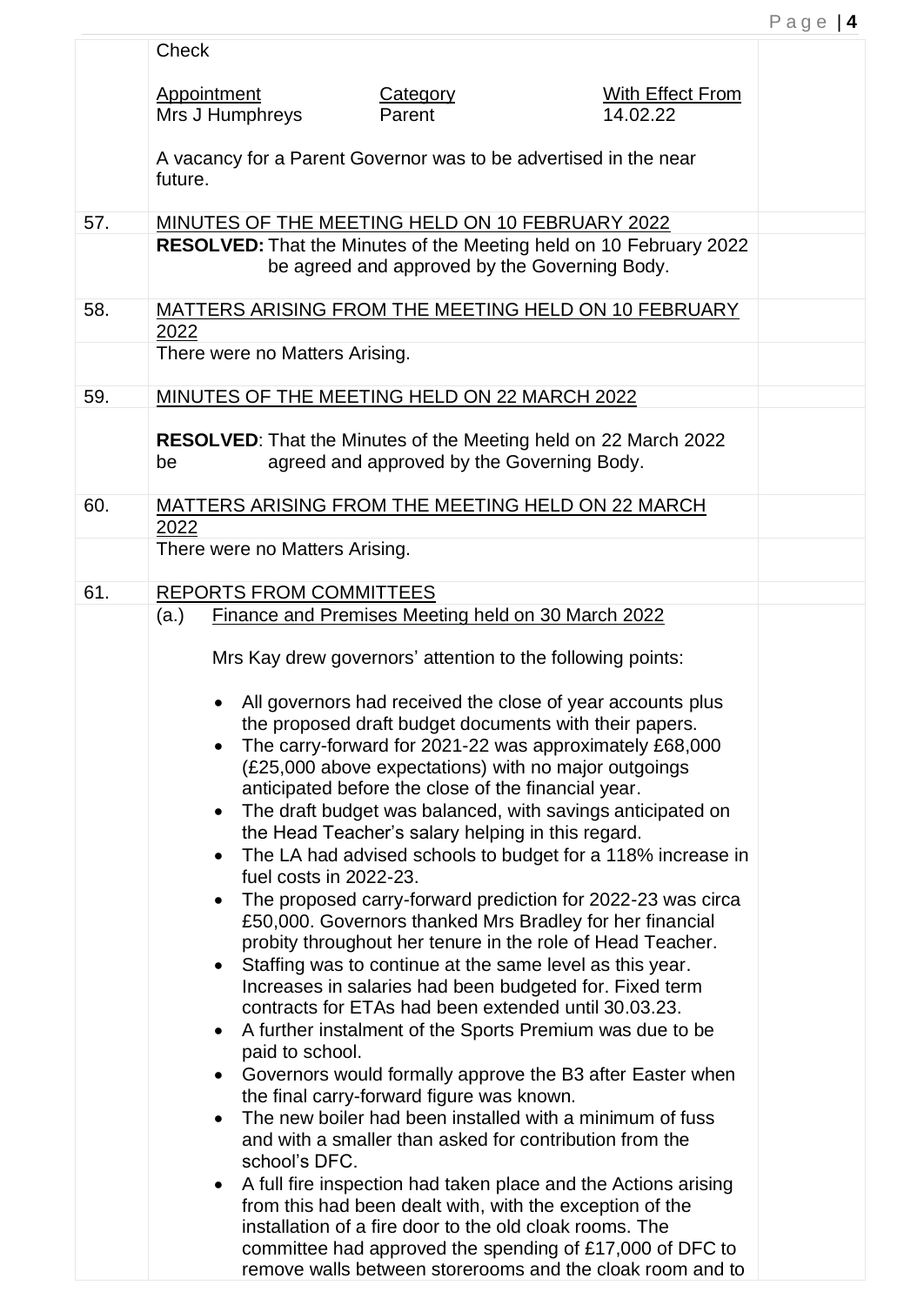|     | refurbish this area. A further £3,000 from DFC had been<br>allocated to pay for the fire door.<br>The DFC had been completely accounted for.<br>$\bullet$<br>A successful lockdown practice and separate fire drill had<br>$\bullet$<br>taken place. All records were up to date.<br>Staff had been reminded to keep external doors locked when<br>$\bullet$<br>classrooms were unoccupied to comply with safeguarding<br>protocols.<br>Governors thanked Mrs Kaye for her report.                                                                                                                                                                                                                                                                                                                                                                                                                                                                                                                                                                                                                                                                                                                                                                                                                                                                                                                                                                                                                                                                                                                                                                                                                                                                                                     |  |
|-----|----------------------------------------------------------------------------------------------------------------------------------------------------------------------------------------------------------------------------------------------------------------------------------------------------------------------------------------------------------------------------------------------------------------------------------------------------------------------------------------------------------------------------------------------------------------------------------------------------------------------------------------------------------------------------------------------------------------------------------------------------------------------------------------------------------------------------------------------------------------------------------------------------------------------------------------------------------------------------------------------------------------------------------------------------------------------------------------------------------------------------------------------------------------------------------------------------------------------------------------------------------------------------------------------------------------------------------------------------------------------------------------------------------------------------------------------------------------------------------------------------------------------------------------------------------------------------------------------------------------------------------------------------------------------------------------------------------------------------------------------------------------------------------------|--|
| 62. | HEAD TEACHER'S REPORT AND GOVERNORS' QUESTIONS                                                                                                                                                                                                                                                                                                                                                                                                                                                                                                                                                                                                                                                                                                                                                                                                                                                                                                                                                                                                                                                                                                                                                                                                                                                                                                                                                                                                                                                                                                                                                                                                                                                                                                                                         |  |
|     | Mrs Bradley had circulated her report to governors prior to the meeting.<br>She drew attention to the following points:<br>Mrs Beckett and Miss Millward were now working full time.<br>٠<br>The number of children in receipt of Pupil Premium had risen to<br>$\bullet$<br>20 since the distribution of the report.<br>Numbers of SEND pupils remained high.<br>$\bullet$<br>Provision for pupils with high levels of need was demanding and<br>$\bullet$<br>the needs of individuals versus the needs of the rest of the class<br>had to be taken into consideration. The processes needed to<br>access adequate levels of support from outside agencies were<br>time consuming and drawn out and sometimes suspending a<br>child was the only option.<br>• Team Teach refresher training had been done by two members<br>of staff.<br>Prevent training had been done by all staff; Safeguarding training<br>$\bullet$<br>was due in Autumn 2022.<br>The Colne Valley Hub Hardship Fund had helped two families<br>with children at the school.<br>As part of the School Self-Evaluation process, Mrs Bradley was<br>keen to reinstate a programme of governor visits after the Easter<br>break to look at subject areas.<br>Governors were welcome to attend staff training on the subject of<br>$\bullet$<br>Autism on 15 June at 3.30pm.<br>A SEF working party was to meet on Wednesday 25 May at<br>$\bullet$<br>5.00pm. This would be useful in helping governors support the<br>new Head Teacher.<br>Whist SATS results would not be published this year, it was felt<br>$\bullet$<br>that the Achievement and Progress Core Group should begin<br>meeting again to look at academic progress, beginning on 25<br>May 2022.<br>Governors thanked Mrs Bradley for her report. |  |
|     |                                                                                                                                                                                                                                                                                                                                                                                                                                                                                                                                                                                                                                                                                                                                                                                                                                                                                                                                                                                                                                                                                                                                                                                                                                                                                                                                                                                                                                                                                                                                                                                                                                                                                                                                                                                        |  |
| 63. | MONITORING OF THE FULL BUDGET REPORT<br>This had been done via the report from Mrs Kaye of the meeting of the<br>Finance and Premises meeting. Minute 8 refers.                                                                                                                                                                                                                                                                                                                                                                                                                                                                                                                                                                                                                                                                                                                                                                                                                                                                                                                                                                                                                                                                                                                                                                                                                                                                                                                                                                                                                                                                                                                                                                                                                        |  |
| 64. | <b>SEF</b>                                                                                                                                                                                                                                                                                                                                                                                                                                                                                                                                                                                                                                                                                                                                                                                                                                                                                                                                                                                                                                                                                                                                                                                                                                                                                                                                                                                                                                                                                                                                                                                                                                                                                                                                                                             |  |
|     | The current version of the SEF (which was a working document) had<br>been circulated to governors prior to the meeting.<br>A SEF Working Party, made up of volunteers from the Governing Body<br>had arranged to meet on Wednesday, 25 May 2022 to look at the                                                                                                                                                                                                                                                                                                                                                                                                                                                                                                                                                                                                                                                                                                                                                                                                                                                                                                                                                                                                                                                                                                                                                                                                                                                                                                                                                                                                                                                                                                                         |  |